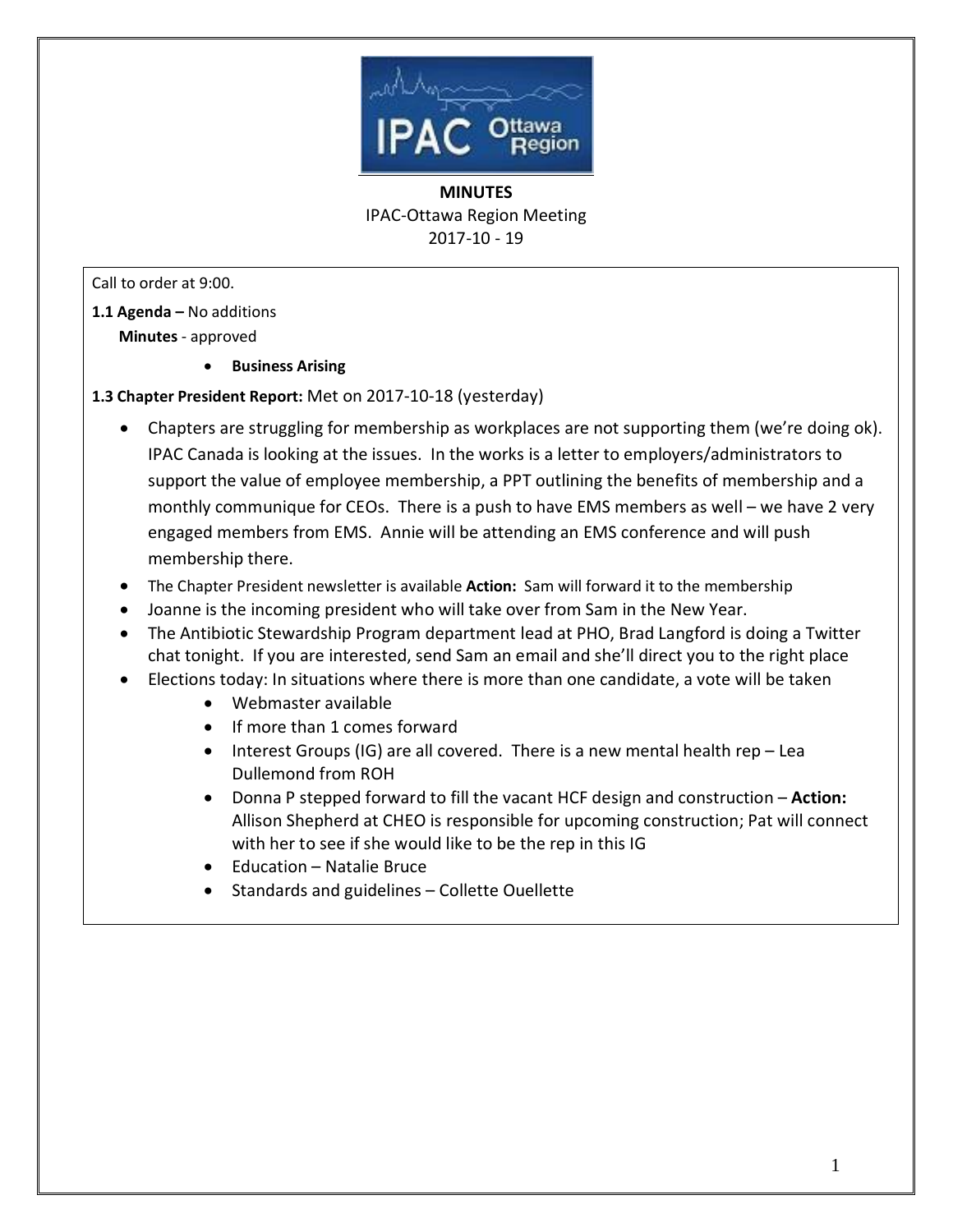

Il to order at 9:00.

**1.1 Agenda –** No additions

 **Minutes** - approved

· **Business Arising** 

**1.3 Chapter President Report:** Met on 2017-10-18 (yesterday)

- Chapters are struggling for membership as workplaces are not supporting them (we're doing IPAC Canada is looking at the issues. In the works is a letter to employers/administrators to support the value of employee membership, a PPT outlining the benefits of membership and monthly communique for CEOs. There is a push to have EMS members as well – we have 2 engaged members from EMS. Annie will be attending an EMS conference and will push membership there.
- · The Chapter President newsletter is available **Action:** Sam will forward it to the membership
- · Joanne is the incoming president who will take over from Sam in the New Year.
- The Antibiotic Stewardship Program department lead at PHO, Brad Langford is doing a Twitt chat tonight. If you are interested, send Sam an email and she'll direct you to the right place
- · Elections today: In situations where there is more than one candidate, a vote will be taken
	- · Webmaster available
	- · If more than 1 comes forward
	- Interest Groups (IG) are all covered. There is a new mental health rep Lea Dullemond from ROH
	- · Donna P stepped forward to fill the vacant HCF design and construction **Action:** Allison Shepherd at CHEO is responsible for upcoming construction; Pat will conre with her to see if she would like to be the rep in this IG
	- · Education Natalie Bruce
	- · Standards and guidelines Collette Ouellette

#### **.1 New Business**

**.1.1** The IPAC OR Fall Education Evening about C. diff, September 28, 2017 was a success!

- · The speakers were fantastic
- · There were 54 participants plus IPAC OR organizers to total 63 attendees
- · We made \$2345 with a \$1200.70 profit after expenses
- Eventbrite cost of 163.55 was well worth it, as it made registration, money, etc. very smootl
- Thanks to everyone who participated and was involved in the setup! We are becoming very at these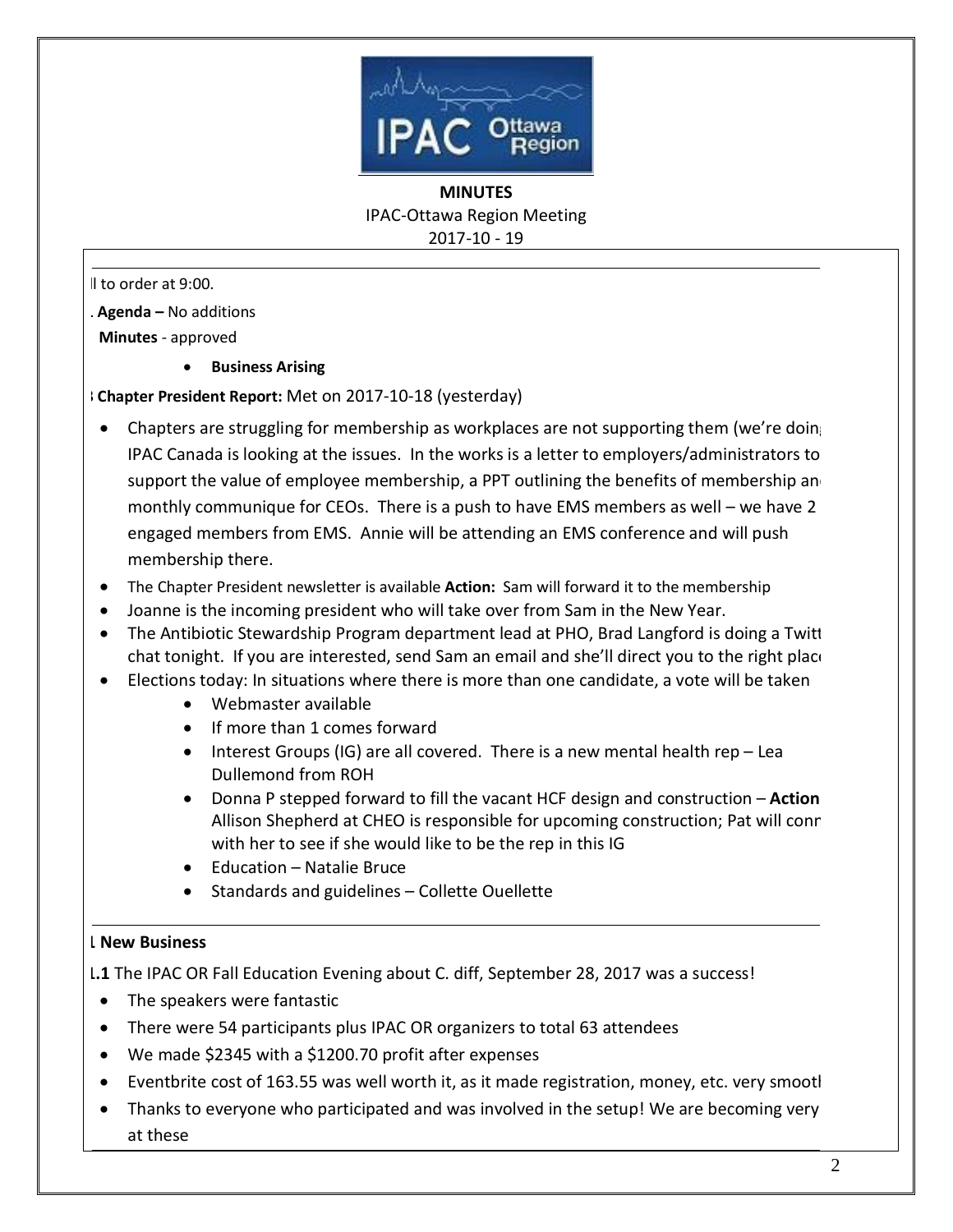

## **4.0**

## **4.1 Partner Updates**

### **4.1.1 PIDAC**

- There is a call for new member on the PIDAC community care committee and the Hand Hygiene advisory committee. There is a link on the PHO website for information on how to apply.
- · IPAC newsletter went out last week
- The 3<sup>rd</sup> version environmental cleaning will be released soon Action: Let Catherine know if you aren't on the mailing list. Please note that the Environmental cleaning modules are still relevant
- · Sam sits on the PIDAC Hemodialysis working group. They are developing a best practice document for this specialty with representation from across Canada

# **4.1.2 PHO**

- · There is now a resource section on preventing IPAC lapses on the PHO website
- · A Dental audit checklist has been developed and is awaiting approval by MOHLTC
- IPAC week There is an updated activity primer on the website and the web has been updated
- · **Action:** Register online for the IPAC newsletter or provide email to Catherine if you are interested
- New specialist Ryan MacDougall transferring her from north unit
- PHO is planning reprocessing workshops in 2018 –more info to come

**5.2 Interest Group Reports (reports are posted on the IPAC Canada Website)** IPAC Canada is reviewing the activity as some groups are more active than others

- · [Community Health Care Interest Group](http://www.ipac-canada.org/Members/members_comm.php) *A position statement on cleaning and disinfection was developed 2 years ago by this group but has not been passed by the standards and guidelines committee* **Action:** Catherine will ask Collette if she can raise this issue in the S&G committee
- · [Dialysis Interest Group](http://www.ipac-canada.org/Members/members_dial.php) *The Hep B position paper is still in approvals*
- · [Environmental Hygiene Interest Group](http://www.ipac-canada.org/Members/members_EnvHygiene.php) *New executive – Meetings in September & November. Encouraged to bring a guest from EVS to build membership.*
- · [Healthcare Facility Design and Construction Interest Group](http://www.ipac-canada.org/Members/members_construction.php)
- · [Long Term Care Interest Group](http://www.ipac-canada.org/Members/members_long.php)
- · [Mental Health Interest Group](http://www.ipac-canada.org/Members/members_mental.php)
- · [Network of Networks Interest Group](http://www.ipac-canada.org/Members/members_networks.php)
- · [Oncology Interest Group](http://www.ipac-canada.org/Members/members_oncol.php) The IG sent out a *survey to 7 hospitals re IPAC on Inpatient/Outpatient*